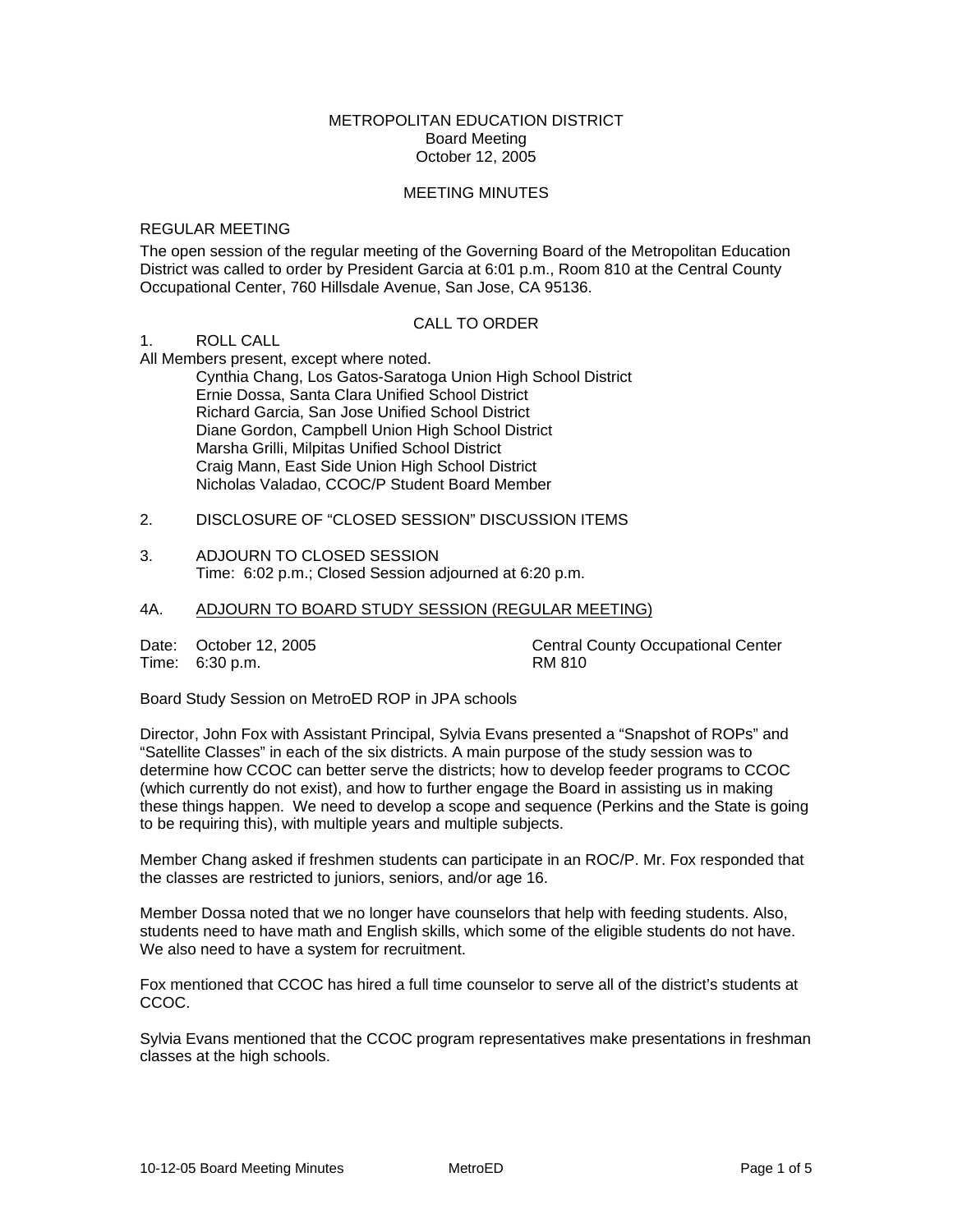Superintendent Hallett asked about career exploration in upper elementary and middle schools. He said that he is used to schools with career planning systems in grades  $7 - 12$ . This is an area where we need Board support.

Member Chang asked how the courses are developed in the district high schools. Sylvia Evans responded that the Districts request the classes and the individual schools within the districts make the decisions with help from CCOC.

Member Mann commented that it is never too early to ask students what they want to become. At the middle school it is important to develop a relationship with each counselor. Mann also noted that at East Side they offer construction courses. Have we done studies to determine the alignment? An assessment needs to be done at the district level.

Tim Hallet responded that we do not have a total assessment of courses that occur at each district. We need to ask the question at the district, "Can this be an ROP class". There are many classes that can be ROP classes if the questions were asked. We need to begin to look outside of the box and look at labor statistics; what are the high-demand careers?

John Fox said that we need to be sure we have good career pathways. We need to provide relevancy in each of the classes; for example, we teach soft skills that business is asking that students have when entering the workplace. Classes are not just working on a "project" but are learning skills that are transferable.

Tim Hallett: Quality of programs is a big issue in the state. Our Board is supposed to certify the courses that become ROP courses. This is done through a biennial review. We want to have high quality programs, and we are looking to the Board as a good sounding board.

Member Garcia said that we need to adjourn this session and move to the regular board meeting. This has been a good discussion and this might be a good time to determine if we want to continue the discussion at a retreat.

Member Chang asked if ROP people could be a part of the discussion at the retreat since they are the decision makers.

It was determined that the retreat would not be held on the same day as a Board meeting; that it would be held in the afternoon, about 3:00 or so, and that it would last no longer than three hours, including dinner. Joyce will select some dates and schedule the meeting around Members' availability.

Members will email Tim with issues they would like to consider and with people they would like to include.

The study session adjourned at 7:02 p.m.

# 4B. REGULAR MEETING (continued) LOCATION

Date: October 12, 2005 Central County Occupational Center Time: 7:00 p.m. Auditorium The regular meeting of the MetroED Governing Board was called to order at 7:08 p.m.

5. PLEDGE OF ALLEGIANCE

The Pledge of Allegiance was led by student member, Nicholas Valadao

6. REPORT OF CLOSED SESSION ACTIONS No actions were taken in closed session.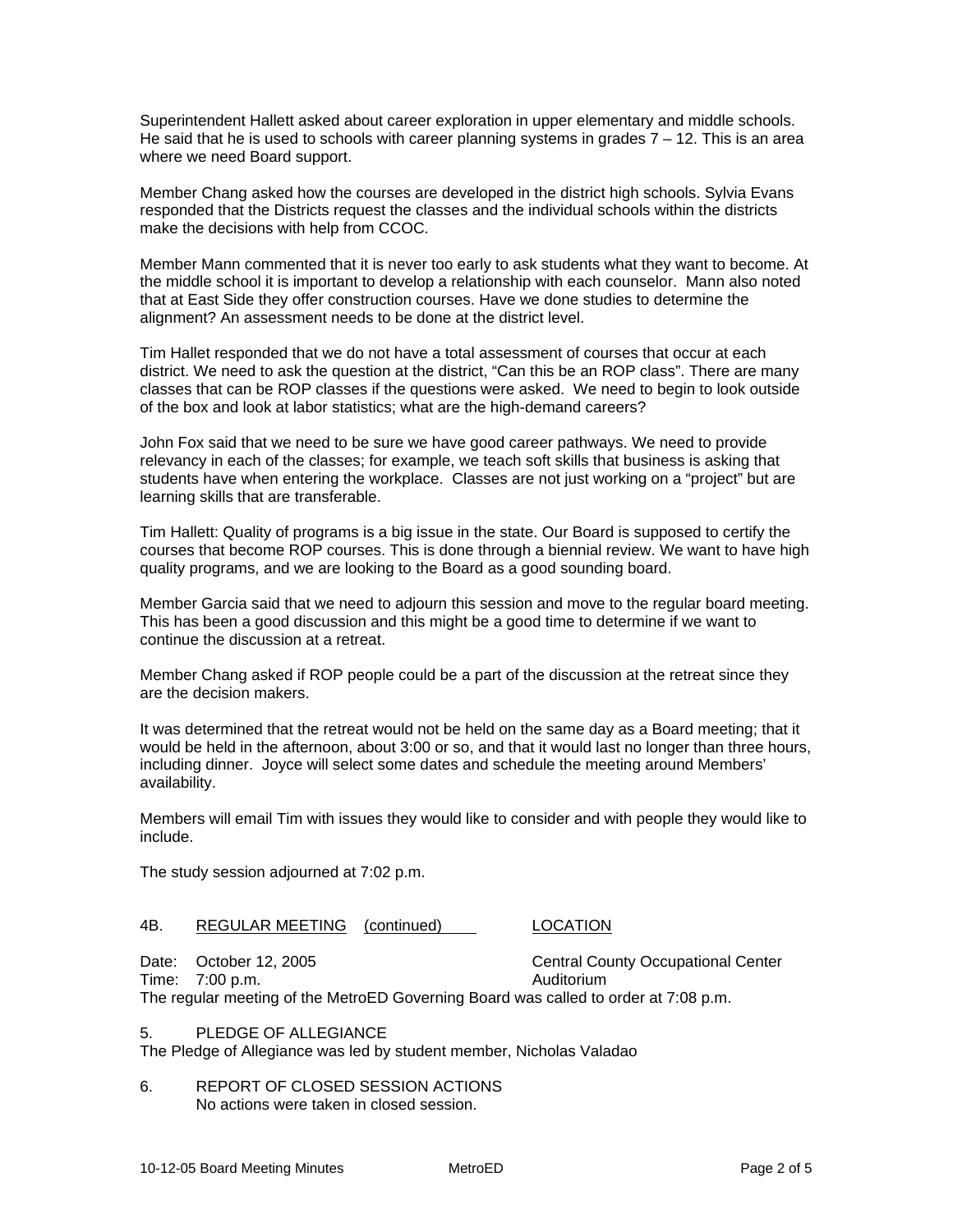# 7. ADOPT AGENDA

Superintendent Hallett noted amendments to the agenda:

- Item 11.2.3, Carolyn Richardson, effective date of hire should be 9/07/05
- Item 11.1.3, Surplus items does not include the tractor, which was surplused at a previous meeting. The items to be surplused are listed on the Board item.
- 11.2.2, The item should read, four hourly certificated teachers.
- The Student Board Report was eliminated from the agenda. His report will be made under the Special Order of Business section.

| Motion to adopt agenda as amended: Mann | Second: Gordon | Vote: |
|-----------------------------------------|----------------|-------|
| Unanimous                               |                |       |

# 8. SPECIAL ORDER OF BUSINESS

CCOC Director, John Fox introduced Nicholas Valadao as a senior at Evergreen Valley High School, age 17. This is his second year at CCOC and is in the Administrative Assistant class. He, and several CCOC students were interviewed by a panel and Nicholas stood out as an outstanding candidate.

Student Board Member, Nicholas Valadao, CCOC reported:

- CCOC Student Council elected officers
- CCOC Student Council is considering setting up a Katrina Hurricane committee
- The CCOC Student Council is planning a newsletter
- The Council will lend support to the Skills USA and the annual car show
- The Council will visit schools, become tour guides for visiting students and perform activities that will tell other students about CCOC.

Mr. Valadao thanked the Board for the opportunity to represent CCOC on the Board.

# 9. PUBLIC PRESENTATIONS & REPORTS

9.1 Public Comments

None

## 10.0 APROVAL OF MINUTES

10.1 Action Item: Approval of Minutes of Regular Board Meeting, September 14, 2005. Motion to approve September 14 minutes: Gordon; second: Dossa; Vote: unanimous

## 11.0 CONSENT CALENDAR

Motion to approve consent calendar, items 11.1.1 through 11.3.6: Mann; second, Gordon; vote, unanimous.

The following consent items were approved:

- August Board Warrant Approval List
- Budget Calendar & Budget Guidelines for 2006-07
- Approve Items to be Surplused (amended)
- Classified Personnel
- Certificated Personnel (amended)
- Administrative Personnel (amended)
- Williams Uniform Complaint Procedures Report
- CCOC Course Certification
- CCOC New Course Approvals
- CCOC Textbook Approval
- ROP Satellite Course Certification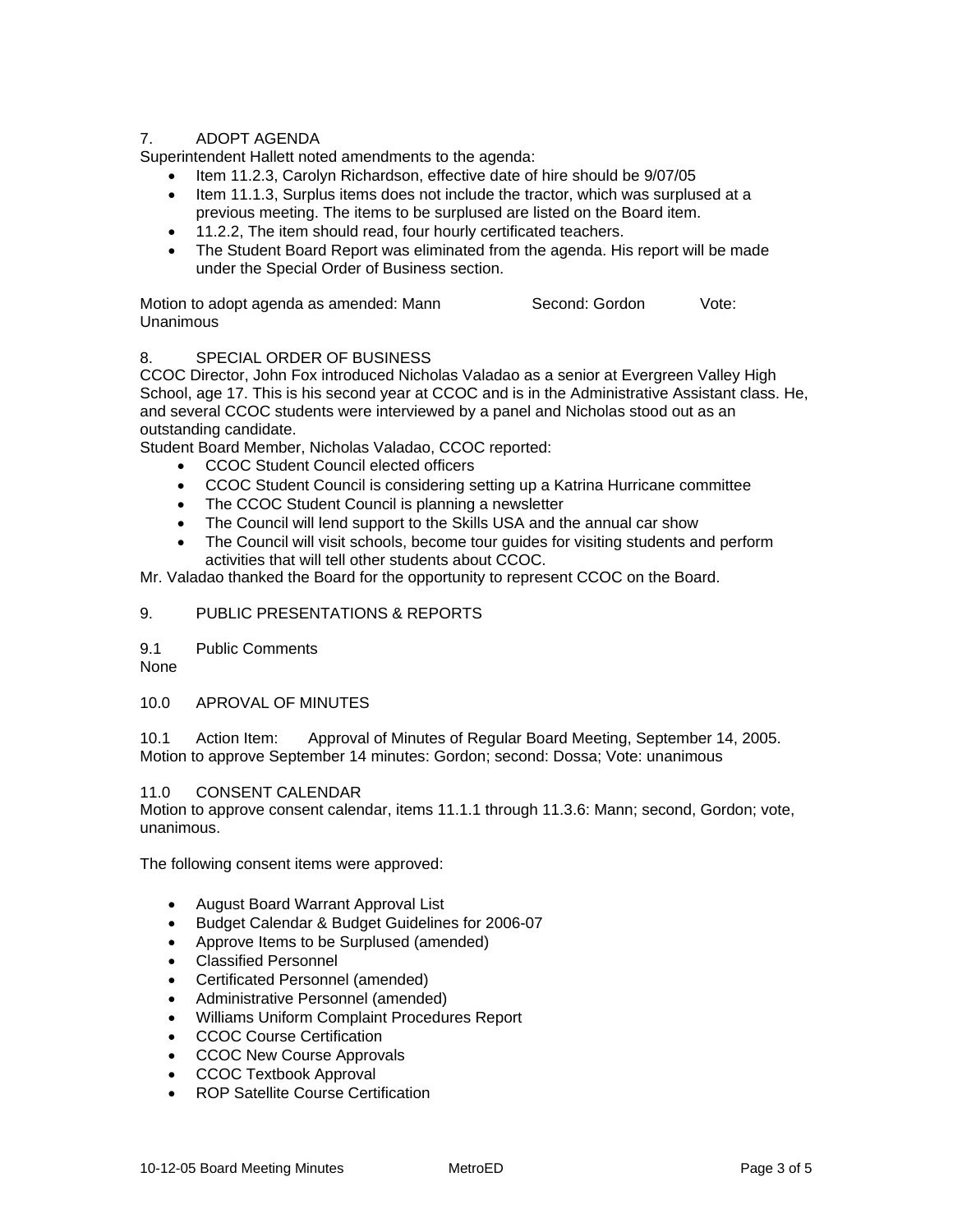• Medical Apprenticeship Agreement

## **12.0 INFORMATION ITEMS**

12.1 Information Item: MetroED Investment Portfolio as of 6/30/05 MetroED Governing Board policy requires the CBO to report all investments and moneys to the Governing Board on a quarterly basis. The current yield is 2.89% as compared to last years yield of 1.64%. This will help us considerably.

# **13.0 ACTION ITEMS AND REPORTS**

None

# **14.1 BOARD AND ADMINISTRATIVE FUNCTIONS**

None

## **14.2 BUSINESS AND FINANCIAL FUNCTIONS**

#### 14.2.1 Monthly Budget Update

Chief Business Official, Paul Hay reported that adjustments to the budget of reserves, approved by the Governing Board, include \$20,000 for completion of the burglar alarm upgrades, \$40,000 for completion of implementation of the student attendance system, and \$30,000 for campus security projects. As yet, we do not have all of the actual costs, so at this time we have not moved all of the money.

Motion: That the Governing Board approve the budget changes included in the Monthly Budget Update for the period ended 9/30/05, Mann; second, Gordon; vote, unanimous.

## **14.3 PERSONNEL FUNCTIONS**

None

# **14.4 INSTRUCTIONAL AND STUDENT FUNCTIONS**

None

# **15.0 EXECUTIVE REPORT/ADMINISTRATIVE REPORTS**

Assistant Superintendent Jan Dreier reported to the Board on departmental items of significance:

- MetroED CalWORKs has received an award from Santa Clara County. The award will be presented on December 16 at the Board of Supervisors' meeting. All Board Members are invited to attend.
- The Forensic Investigation class has received publicity in the San Jose Mercury News and in neighborhood papers. This is a popular class for students.
- The Board is invited to attend the first MAEP Medical Assisting graduation for the class of 2005.
- CCOC Staff Development has been ongoing in providing CAHSEE math standards. The first benchmark test will occur on October 14.

Superintendent Tim Hallett reported significant information to the Governing Board on topics not on the agenda:

• Superintendent Hallett thanked the district Board Members for visiting CCOC. From San Jose Unified visitors include: Leslie Reynolds, Veronica Lewis, and Pam Foley; Campbell Union High School District: Rhonda Farber, Diane Gordon, Pam Parker; Santa Clara Unified: Andrew Ratermann. Leslie Reynolds sent an email expressing her positive impressions of CCOC and what good work is going on in the programs.